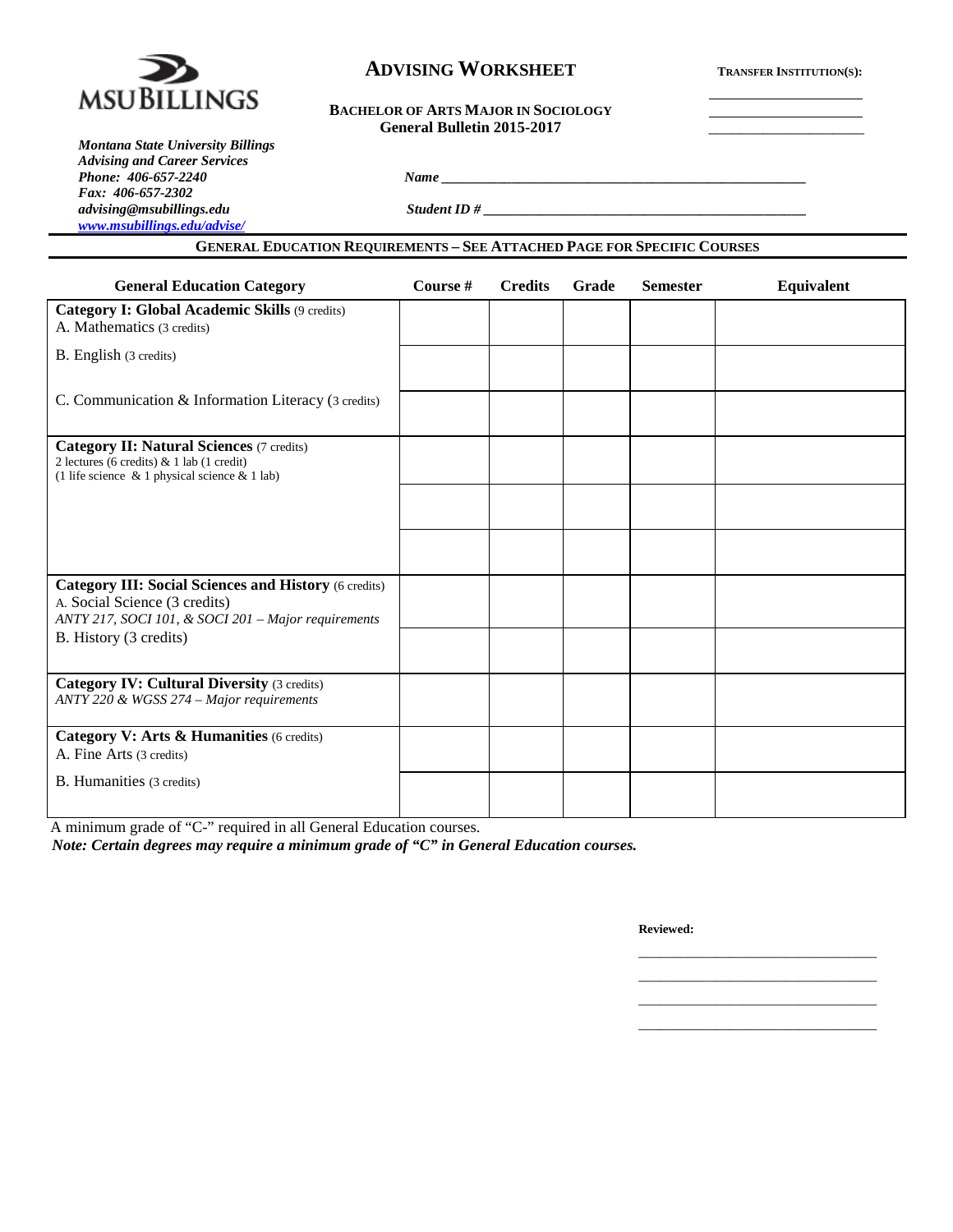# **GENERAL EDUCATION REQUIREMENTS**

| 9 credits<br><b>CATEGORY I: GLOBAL ACADEMIC SKILLS</b>         |                                                 |                                                               |   |  |  |  |  |
|----------------------------------------------------------------|-------------------------------------------------|---------------------------------------------------------------|---|--|--|--|--|
| Students are required to take one course from each subcategory |                                                 |                                                               |   |  |  |  |  |
|                                                                | <b>Subcategory A - Mathematics</b><br>3 credits |                                                               |   |  |  |  |  |
| М                                                              | 105                                             | Contemporary Mathematics                                      | 3 |  |  |  |  |
| М                                                              | 114                                             | <b>Extended Technical Mathematics</b>                         | 3 |  |  |  |  |
| М                                                              | 121                                             | College Algebra                                               | 3 |  |  |  |  |
| М                                                              | 122                                             | College Trigonometry                                          | 3 |  |  |  |  |
| М                                                              | 131                                             | Mathematics for Elementary Teachers II                        | 3 |  |  |  |  |
| М                                                              | 143                                             | <b>Finite Mathematics</b>                                     | 4 |  |  |  |  |
| М                                                              | 161                                             | Survey of Calculus                                            | 3 |  |  |  |  |
| М                                                              | 171                                             | Calculus I                                                    | 4 |  |  |  |  |
| <b>STAT</b>                                                    | 141                                             | Introduction to Statistical Concepts                          | 3 |  |  |  |  |
| <b>STAT</b>                                                    | 216                                             | Introduction to Statistics                                    | 4 |  |  |  |  |
| <b>Subcategory B - English</b>                                 |                                                 | 3 credits                                                     |   |  |  |  |  |
| WRIT                                                           | 101                                             | College Writing I                                             | 3 |  |  |  |  |
| WRIT                                                           | 121                                             | Introduction to Technical Writing                             | 3 |  |  |  |  |
| WRIT                                                           | 122                                             | <b>Introduction to Business Writing</b>                       | 3 |  |  |  |  |
| WRIT                                                           | 201                                             | College Writing II                                            | 3 |  |  |  |  |
| WRIT                                                           | 220                                             | Business & Professional Writing                               | 3 |  |  |  |  |
| WRIT                                                           | 221                                             | <b>Intermediate Technical Writing</b>                         |   |  |  |  |  |
|                                                                |                                                 | Subcategory C- Communication & Information Literacy 3 credits |   |  |  |  |  |
| <b>BMIS</b>                                                    | 150                                             | Computer Literacy                                             | 3 |  |  |  |  |
| COMX                                                           | 111                                             | Introduction to Public Speaking                               | 3 |  |  |  |  |
| <b>COMX</b>                                                    | 115                                             | Introduction to Interpersonal Communication                   | 3 |  |  |  |  |
| LSCI.                                                          | 125                                             | Research in the Information Age                               | 3 |  |  |  |  |

#### **CATEGORY II: NATURAL SCIENCES 6 cr. lecture & 1 cr. lab**

*Students are required to take one course from each subcategory and at least one corresponding lab or Integrated Sciences*

|                            |     | <b>Subcategory A – Life Sciences</b>        | 3-4 credits  |
|----------------------------|-----|---------------------------------------------|--------------|
| <b>BIOB</b>                | 101 | Discover Biology                            | 3            |
| <b>BIOB</b>                | 102 | Discover Biology Lab                        | 1            |
| <b>BIOB</b>                | 160 | Principles of Living Systems                | 3            |
| <b>BIOB</b>                | 161 | Principles of Living Systems Lab            | 1            |
|                            |     | <b>Subcategory B – Physical Sciences</b>    | 3-4 credits  |
| ASTR                       | 110 | Introduction to Astronomy                   | 3            |
| ASTR                       | 111 | Introduction to Astronomy Lab               | 1            |
| <b>CHMY</b>                | 121 | Introduction to General Chemistry           | 3            |
| <b>CHMY</b>                | 122 | Introduction to General Chemistry Lab       | 1            |
| <b>CHMY</b>                | 141 | College Chemistry I                         | 3            |
| <b>CHMY</b>                | 142 | College Chemistry Laboratory I              | $\mathbf{1}$ |
| GEO                        | 101 | <b>Introduction to Physical Geology</b>     | 3            |
| GEO                        | 102 | Introduction to Physical Geology Laboratory | $\mathbf{1}$ |
| GPHY                       | 111 | Introduction to Physical Geography          | 3            |
| <b>GPHY</b>                | 112 | Introduction to Physical Geography Lab      | 1            |
| PHSX                       | 103 | Our Physical World                          | 3            |
| PHSX                       | 104 | Our Physical World Lab                      | 1            |
| PHSX                       | 205 | College Physics I                           | 3            |
| PHSX                       | 206 | College Physics I Lab                       | $\mathbf{1}$ |
| PHSX                       | 105 | <b>Fundamentals of Physical Science</b>     | 3            |
| PHSX                       | 106 | Fundamentals of Physical Science Lab        | 1            |
| <b>Integrated Sciences</b> |     |                                             |              |
|                            |     | SCIN 101, 102, 103, 104 Integrated Sciences | 3, 1, 3, 1   |

|                                                                |     | <b>CATEGORY III: SOCIAL SCIENCES AND HISTORY</b> | <b>6</b> credits |  |  |  |
|----------------------------------------------------------------|-----|--------------------------------------------------|------------------|--|--|--|
| Students are required to take one course from each subcategory |     |                                                  |                  |  |  |  |
|                                                                |     | <b>Subcategory A – Social Sciences</b>           | 3 credits        |  |  |  |
| ANTY                                                           | 217 | Physical Anthropology & Archeology               | 3                |  |  |  |
| <b>BGEN</b>                                                    | 105 | Introduction to Business                         | 3                |  |  |  |
| <b>COMX</b>                                                    | 106 | Communicating in a Dynamic Workplace             | 3                |  |  |  |
| <b>ECNS</b>                                                    | 201 | Principles of Microeconomics                     | 3                |  |  |  |
| <b>ECNS</b>                                                    | 202 | Principles of Macroeconomics                     | 3                |  |  |  |
| EDU                                                            | 105 | <b>Education and Democracy</b>                   | 3                |  |  |  |
| <b>GPHY</b>                                                    | 141 | Geography of World Regions                       | 3                |  |  |  |
| HTH                                                            | 110 | Personal Health and Wellness                     | 3                |  |  |  |
| <b>PSCI</b>                                                    | 220 | Introduction to Comparative Government           | 3                |  |  |  |
| <b>PSCI</b>                                                    | 210 | Introduction to American Government              | 3                |  |  |  |
| <b>PSYX</b>                                                    | 100 | Introduction to Psychology                       | 3                |  |  |  |
| <b>PSYX</b>                                                    | 231 | Human Relations                                  | 3                |  |  |  |
| <b>SOCI</b>                                                    | 101 | Introduction to Sociology                        | 3                |  |  |  |
| SOCI                                                           | 201 | Social Problems                                  | 3                |  |  |  |
|                                                                |     | <b>Subcategory B - History</b>                   | 3 credits        |  |  |  |

| <b>HSTA</b>   | 101 | American History I                                  | 3 |  |  |
|---------------|-----|-----------------------------------------------------|---|--|--|
| <b>HSTA</b>   | 102 | American History II                                 | 3 |  |  |
| <b>HSTR</b>   | 101 | Western Civilization I                              | 3 |  |  |
| HSTR          | 102 | <b>Western Civilization II</b>                      | 3 |  |  |
| <b>HSTR</b>   | 103 | Honors Western Civilization I                       | 3 |  |  |
| <b>HSTR</b>   | 104 | Honors Western Civilization II                      |   |  |  |
| <b>PSCI</b>   | 230 | Introduction to International Relations             |   |  |  |
|               |     |                                                     |   |  |  |
|               |     | <b>CATEGORY IV: CULTURAL DIVERSITY</b><br>3 credits |   |  |  |
| A&SC/WGSS 274 |     | Women, Culture, and Society                         | 3 |  |  |
| ANTY          | 220 | Culture and Society                                 | 3 |  |  |
| ARTH          | 160 | Global Visual Culture                               | 3 |  |  |
| COMX -        | 212 | Introduction to Intercultural Communication         | 3 |  |  |
| <b>GPHY</b>   | 121 | Human Geography                                     | 3 |  |  |
| <b>HTH</b>    | 270 | Global Health Issues                                | 3 |  |  |
| LIT           |     |                                                     | 3 |  |  |
|               | 230 | World Literature Survey                             |   |  |  |
| MUSI          | 207 | World Music                                         | 3 |  |  |
| NASX          | 105 | Introduction to Native American Studies             | 3 |  |  |
| NASX          | 205 | Native Americans in Contemporary Society            | 3 |  |  |
| PHL           | 271 | Indian Philosophies and Religions                   | 3 |  |  |

REHA 201 Introduction to Diversity in Counseling 3 RLST 170 The Religious Quest 3<br>SPNS 150 The Hispanic Tradition 3 The Hispanic Tradition

#### **CATEGORY V: ARTS & HUMANITIES 6 credits**

| Students are required to take one course from each subcategory |     |                                      |                         |  |  |  |  |
|----------------------------------------------------------------|-----|--------------------------------------|-------------------------|--|--|--|--|
|                                                                |     | <b>Subcategory A – Fine Arts</b>     | 3 credits               |  |  |  |  |
| <b>ARTZ</b>                                                    | 101 | Art Fundamentals                     | 3                       |  |  |  |  |
| ARTZ                                                           | 105 | Visual Language-Drawing              | 3                       |  |  |  |  |
| ARTZ                                                           | 131 | Ceramics for Non-majors              | 3                       |  |  |  |  |
| CRWR                                                           | 240 | Intro Creative Writing Workshop      | 3                       |  |  |  |  |
| FILM                                                           | 160 | Introduction to World Cinema         | 3                       |  |  |  |  |
| LIT                                                            | 270 | Film & Literature                    | $\overline{\mathbf{3}}$ |  |  |  |  |
| <b>MART</b>                                                    | 260 | Computer Presentation and Animation  | $\overline{\mathbf{3}}$ |  |  |  |  |
| MUSI                                                           | 101 | <b>Enjoyment of Music</b>            | 3                       |  |  |  |  |
| MUSI                                                           | 114 | Band: MSUB Symphonic                 | 1                       |  |  |  |  |
| MUSI                                                           | 131 | Jazz Ensemble I: MSUB                | 1                       |  |  |  |  |
| MUSI                                                           | 147 | Choral Ensemble: University Chorus   | 1                       |  |  |  |  |
| PHOT                                                           | 154 | <b>Exploring Digital Photography</b> | 3                       |  |  |  |  |
| THTR                                                           | 101 | Introduction to Theatre              | 3                       |  |  |  |  |
| THTR                                                           | 120 | Introduction to Acting I             | 3                       |  |  |  |  |
|                                                                |     | <b>Subcategory B - Humanities</b>    | 3 credits               |  |  |  |  |
| ARTH                                                           | 150 | Introduction to Art History          | 3                       |  |  |  |  |
| <b>HONR</b>                                                    | 111 | Perspectives and Understanding       | 3                       |  |  |  |  |
| LIT                                                            | 110 | Introduction to Literature           | $\overline{\mathbf{3}}$ |  |  |  |  |
| LIT.                                                           | 240 | The Bible as Literature              | $\overline{3}$          |  |  |  |  |
| PHL                                                            | 110 | Introduction to Ethics               | 3                       |  |  |  |  |
| PHL                                                            | 111 | Philosophies of Life                 | 3                       |  |  |  |  |
|                                                                |     |                                      |                         |  |  |  |  |

**Total 31**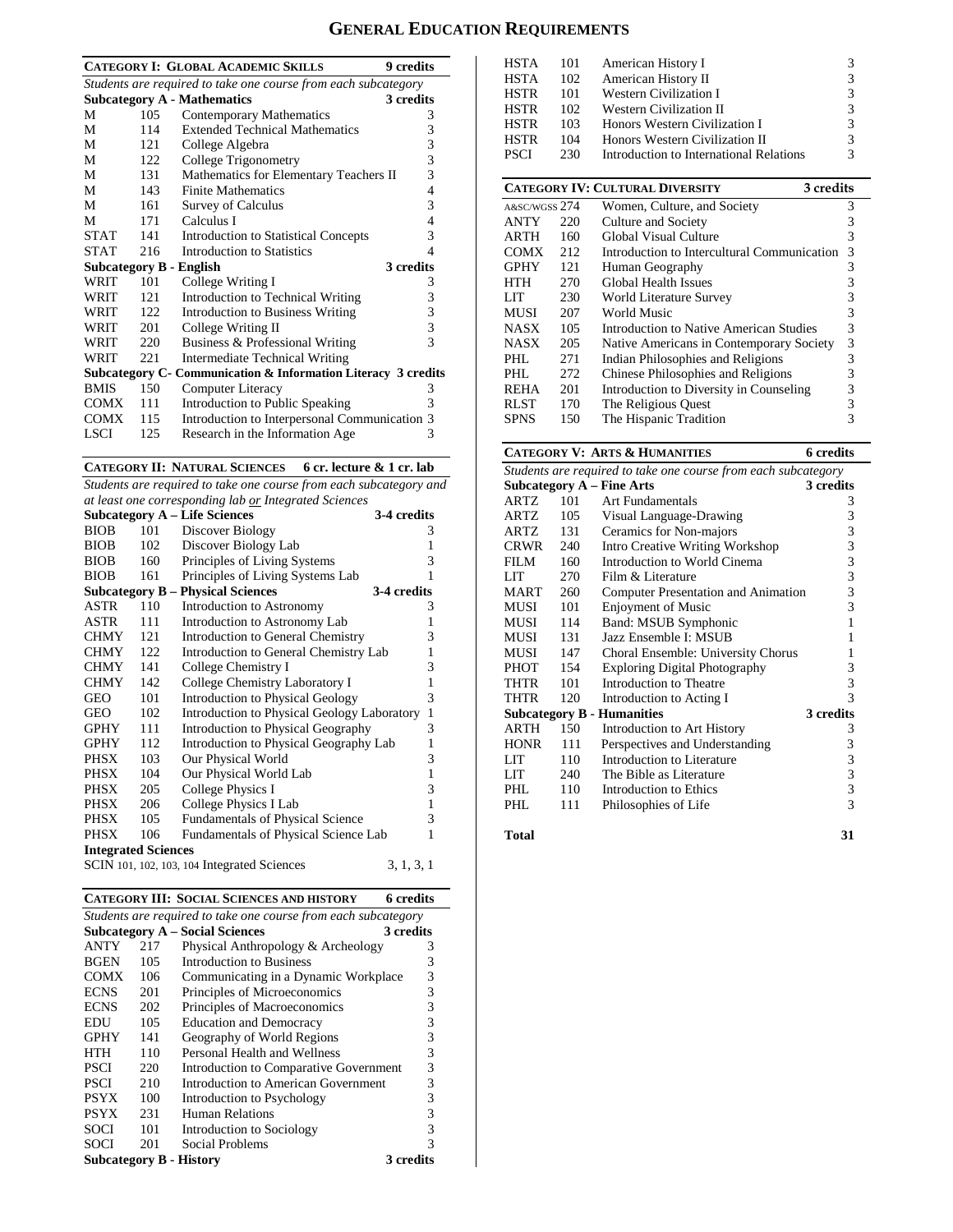|                         |     | Course                               | <b>Credits</b> | Grade | <b>Semester</b> | Equivalent |
|-------------------------|-----|--------------------------------------|----------------|-------|-----------------|------------|
| <b>Required Courses</b> |     |                                      |                |       |                 |            |
| *^SOCI                  | 101 | Introduction to Sociology            | ۵              |       |                 |            |
| <b>SOCI</b>             | 318 | Sociological Research Methods        | 3              |       |                 |            |
| <b>SOCI</b>             | 319 | <b>Statistics for Sociologists</b>   | 3              |       |                 |            |
| <b>SOCI</b>             | 455 | <b>Classical Sociological Theory</b> | 2              |       |                 |            |
| <b>SOCI</b>             | 482 | Contemporary Sociological Theory     |                |       |                 |            |
| <b>SOCI</b>             | 498 | Internship/Cooperative Education     | 3              |       |                 |            |
| <b>SOCL</b>             | 499 | Senior Thesis/Capstone               | ╭              |       |                 |            |

^SOCI 101 is a prerequisite for all other Sociology course work in the required core.

**Restricted Electives** - At least 2 courses from the lower division core and at least one course from four of the five content areas. Minimum of 18 credits, including 14 upper division.

# *Lower Division Core*

Choose at least 2 courses.

| *ANTY       | 217  | Physical Anthropology and Archeology |  |  |
|-------------|------|--------------------------------------|--|--|
| *ANTY       | 220  | Culture and Society                  |  |  |
| <b>CJUS</b> | 228  | Race, Class, Gender and Crime        |  |  |
| *SOCI       | 201  | Social Problems                      |  |  |
| <b>SOCI</b> | 221  | Criminal Justice System              |  |  |
| *A&SC/WGSS  | 2.74 | Women, Culture and Society           |  |  |

Choose at least one course from four of the five content areas.

## *Area 1: General Sociology*

|                  | ັ       |                                        |  |  |
|------------------|---------|----------------------------------------|--|--|
| <b>SOCI</b>      | 345     | Sociology of Organizations             |  |  |
| <b>SOCI</b>      |         | Population and Society                 |  |  |
| <b>SOCI/PSYX</b> | 382/360 | Social Psychology and Social Structure |  |  |
| <b>SOCI</b>      |         | Law and Society                        |  |  |

#### *Area 2: Family and Relationships*

| <b>SOCI</b> | 222<br>33 L   | Sociology of the Family   |  |  |
|-------------|---------------|---------------------------|--|--|
| <b>SOCI</b> | 351           | Dating and Mate Selection |  |  |
| <b>SOCI</b> | $\sim$<br>432 | Human Sexual Behavior     |  |  |

# *Area 3: Crime and Criminal Justice*

| <b>CJUS</b> | 421 | Criminal Justice Ethics  |   |  |  |
|-------------|-----|--------------------------|---|--|--|
| <b>SOCI</b> | 423 | Sociology of Corrections |   |  |  |
| SOCI        | 425 | Victims and Society      |   |  |  |
| <b>CJUS</b> | 450 | Computer Crime           |   |  |  |
| SOCI        | 311 | Criminology              | ╭ |  |  |
| <b>SOCI</b> | 327 | Sociology of Deviance    |   |  |  |
| SOCI        | 330 | Juvenile Delinquency     |   |  |  |

# *Area 4: Social Inequalities*

| *NASX       | 205 | Native American s in Contemporary Society |  |  |
|-------------|-----|-------------------------------------------|--|--|
| <b>SOCI</b> | 344 | Sociology of Race and Ethnicity           |  |  |
| <b>SOC</b>  | 431 | Sociology of Gender Roles                 |  |  |

\*May satisfy General Education requirements.

A minimum grade of "C-" is required in all Sociology major coursework.